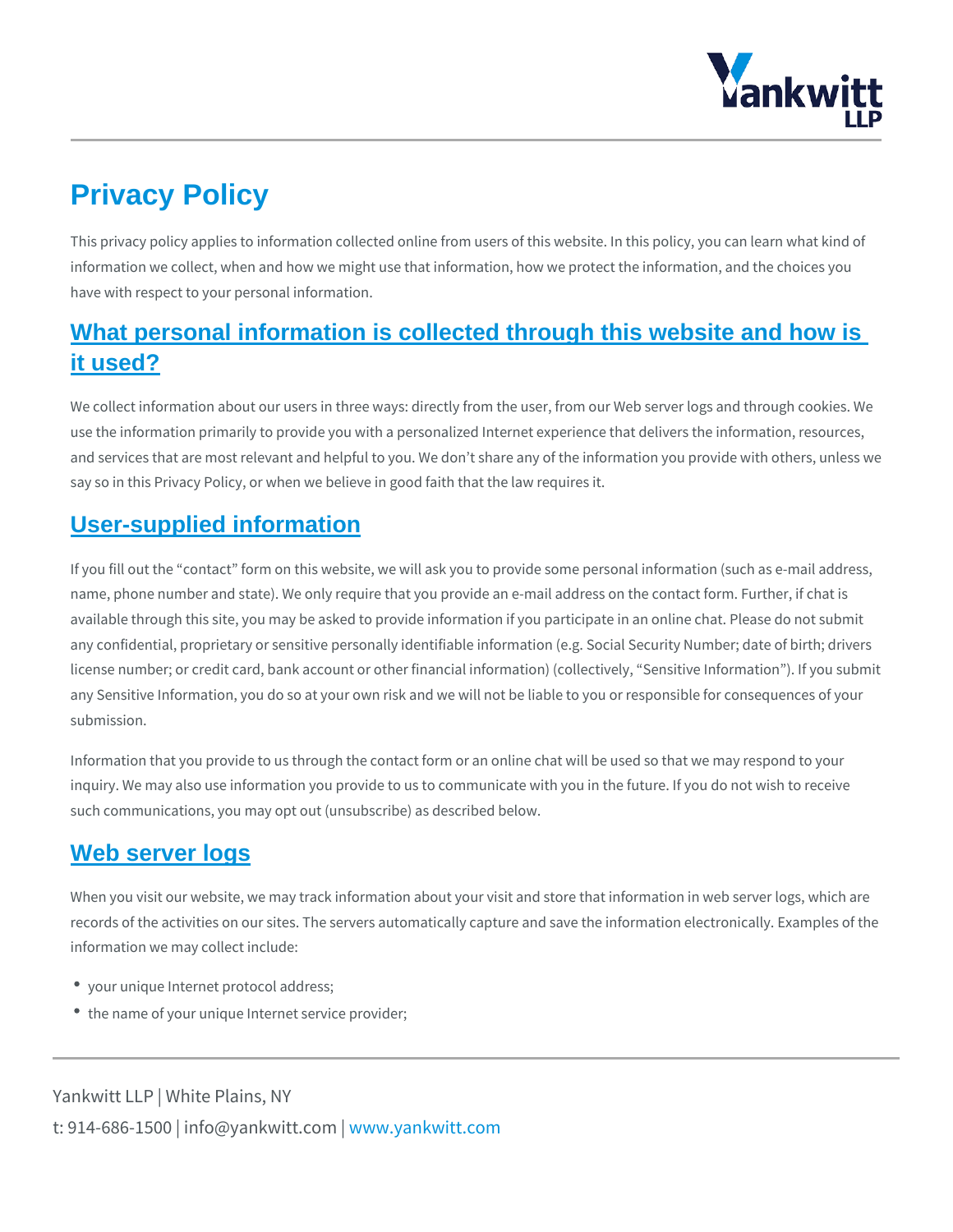- the town/city, county/state and country from which you access our website;
- the kind of browser or computer you use;
- the number of links you click within the site;
- the date and time of your visit;
- the web page from which you arrived to our site;
- the pages you viewed on the site; and
- certain searches/queries that you conducted via our website(s).

The information we collect in web server logs helps us administer the site, analy from inappropriate use and improve the user s experience.

#### **Cookies**

In order to offer and provide a customized and personal service, our websites an technologies to store and help track information about you. Cookies are simply s browser from a Web server and stored on your computer s hard drive. We use cook you navigate our sites during your visits. Cookies also can tell us where visitors for you so you won t have to re-enter them each time you visit. The use of cooki are initially set up to accept cookies, but you can use your browser to either not cookies.

If you wish to disable cookies from this site, you can do so using your browser. many sites may not function properly if you don t accept cookies. For more infor cookies, ple<sup>a</sup>al se<sup>a</sup>l be at CoYcokui essan also refuse to accept Flash coAodkoibes fro<del>finashis</del> wel [managemen](https://www.adobe.com/devnet/security.html)t Yooulscan opt out of Google s usse oodleoso kies Sbeytiwis is ting

By visiting this website, you consent to the use of cookies and similar technolog

### Third-party Services

We may use services hosted by third parties, including Adobe Site Catalyst, to a understand the use of our site by our visitors. These services may collect inform request, including your IP address or cookies. If these third-party services colle the aggregate to provide information helpful to us such as website trends, withou

In addition, we may use services provided by third parties to display relevant co These third parties may use cookies, web beacons and similar technologies to co and elsewhere on the internet. They may then use that information to provide me your interests and retarget advertisements based on your previous visits to this share your personal information with any third-party advertiser, ad server or ad

Yankwitt LLP | White Plains, NY t:  $914 - 686 - 1500$  | info@y wavn ky wintkt wo otm c p m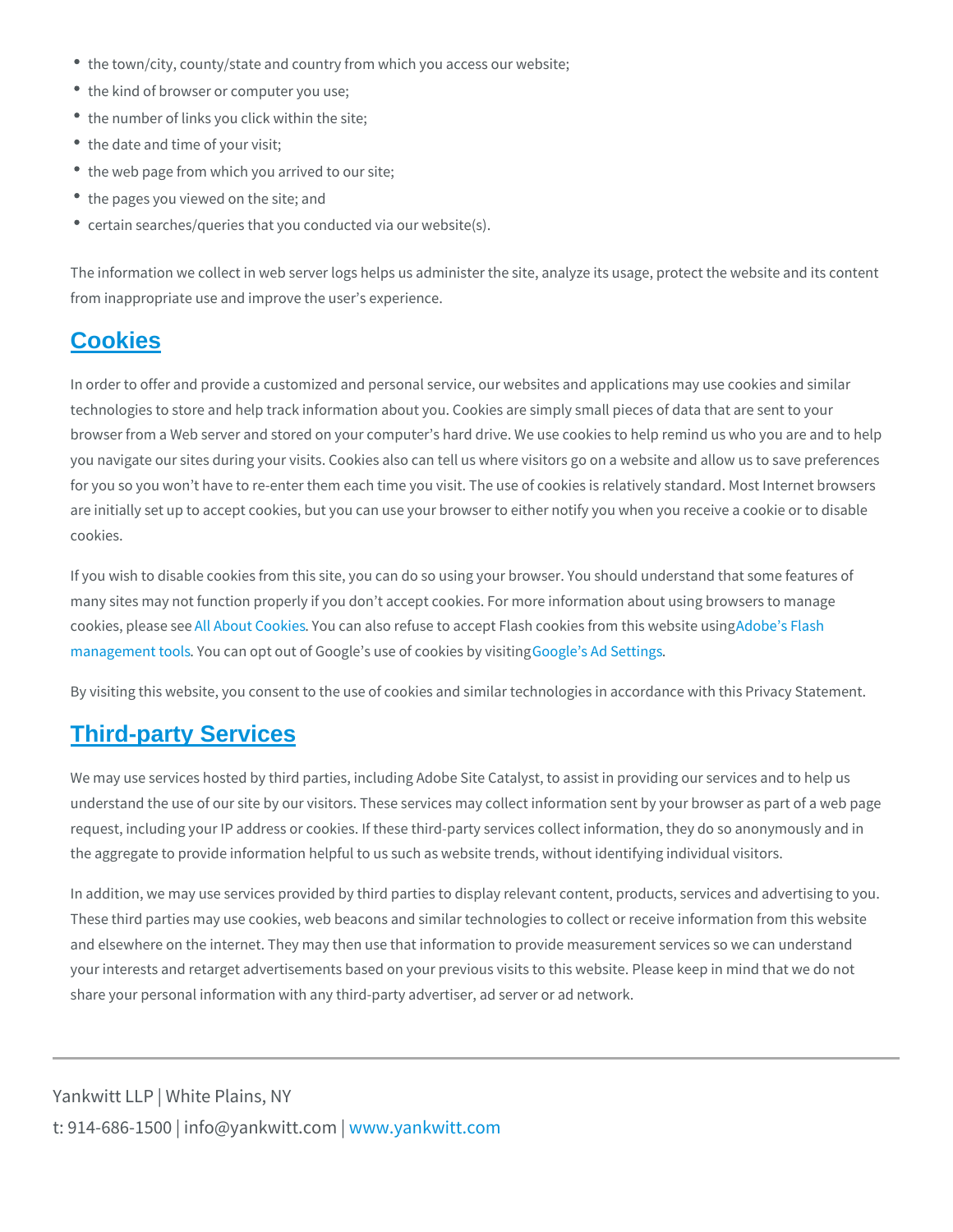You may be able to opt-out of the collection and use of information for ad target [www.aboutads.in](https://www.aboutads.info/choices/)foYobuociaensopt out of Google s uSee oogleosokAielsSYekoytuwicsgastino.jpgs.gitethis to opt-out of AdRoll s and their partners targeted advertising. Please see Cook on how you can control the use of cookies on your computer.

### California Do Not Track

Our web services do not alter, change, or respond upon receiving Do Not Track ( described in more detail above, we track user activity using web server logs, coo collected in web server logs helps us analyze website usage and improve the use customized experience and present relevant advertising to you.

### How is personal information protected?

We take certain appropriate security measures to help protect your personal info unauthorized access, use or disclosure. However, we cannot guarantee that unau defeat our security measures.

### Who has access to the information?

We will not sell, rent, or lease mailing lists or other user data to others, and we available to any unaffiliated parties, except as follows:

- \* to agents, website vendors and/or contractors who may use it on our behalf or
- if we are unable to assist with your matter, but know an unaffiliated attorney o refer you and share information you provided us with that party; and
- as required by law, in a matter of public safety or policy, as needed in connect example, if we are acquired by another firm or if we are liquidated during bank faith that sharing the data is necessary to protect our rights or property.

# How can I correct, amend or delete my personal information and/or opt out of future communications?

You may opt out of any future contacts from us at any time. Contact us via the p on our website at any time to:

Yankwitt LLP | White Plains, NY t:  $914 - 686 - 1500$  | info@y wawn ky wom it kt wo it obtm c b m